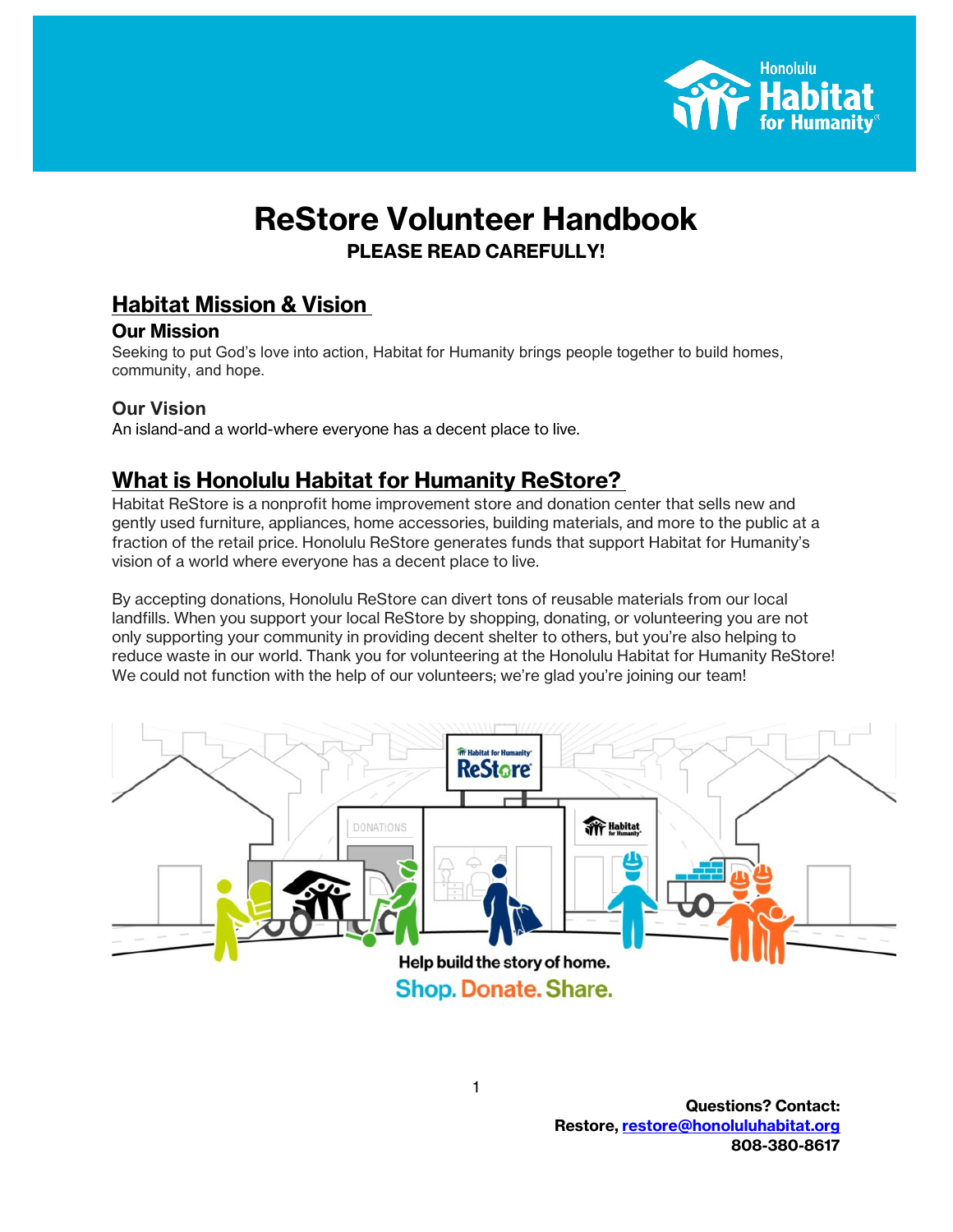

## **Process to Volunteer**

## **Complete Orientation**

• Prior to attending your first ReStore Volunteer Shift, everyone is required to complete an online orientation with **Volunteer Services!**

Schedule yours by contacting [volunteer@honoluluhabitat.org!](mailto:volunteer@honoluluhabitat.org)

## **Register for a Shift Online**

• Register for a shift online at [https://www.honoluluhabitat.org/volunteer-come-volunteer-with](https://www.honoluluhabitat.org/volunteer-come-volunteer-with-us/)[us/](https://www.honoluluhabitat.org/volunteer-come-volunteer-with-us/) or contact [volunteer@honoluluhabitat.org](mailto:volunteer@honoluluhabitat.org) for instructions on how to sign-up.

## **Cancelling a Volunteer Shift**

In the event you know you are unable to make your scheduled shift (sick, scheduling conflict, emergency, etc.), *please let us know as soon as possible* – preferably one week in advance.

Please notify us *no later than two (2) hours prior notice of cancellation*.

Call the Honolulu Habitat ReStore at (808) 380-8617 to speak with a staff member, leave a voicemail or email us at [volunteer@honoluluhabitat.org.](mailto:volunteer@honoluluhabitat.org) 

\*\* Volunteers that fail to notify staff that they cannot make their shift, and don't show up, will be placed on a "No Call, No Show list" and may have their volunteer hours restricted.

## **Arrival and Start of a Volunteer Shift**

- 1. Check-In for the start of your shift at <https://honoluluhabitat.charityproud.org/VolunteerRegistration/CheckinAll>
- 2. Create a name tag!
- 3. Place personal belongings in designated area
- 4. Review the day's priorities with staff member to get assignment

## **During The Volunteer Shift**

#### **Wear Appropriate Attire**

- *Volunteers must wear closed toed shoes and face masks* (required by law)
- Wearing long pants is recommended, but not required
- Wear appropriate clothing that you don't mind getting dirty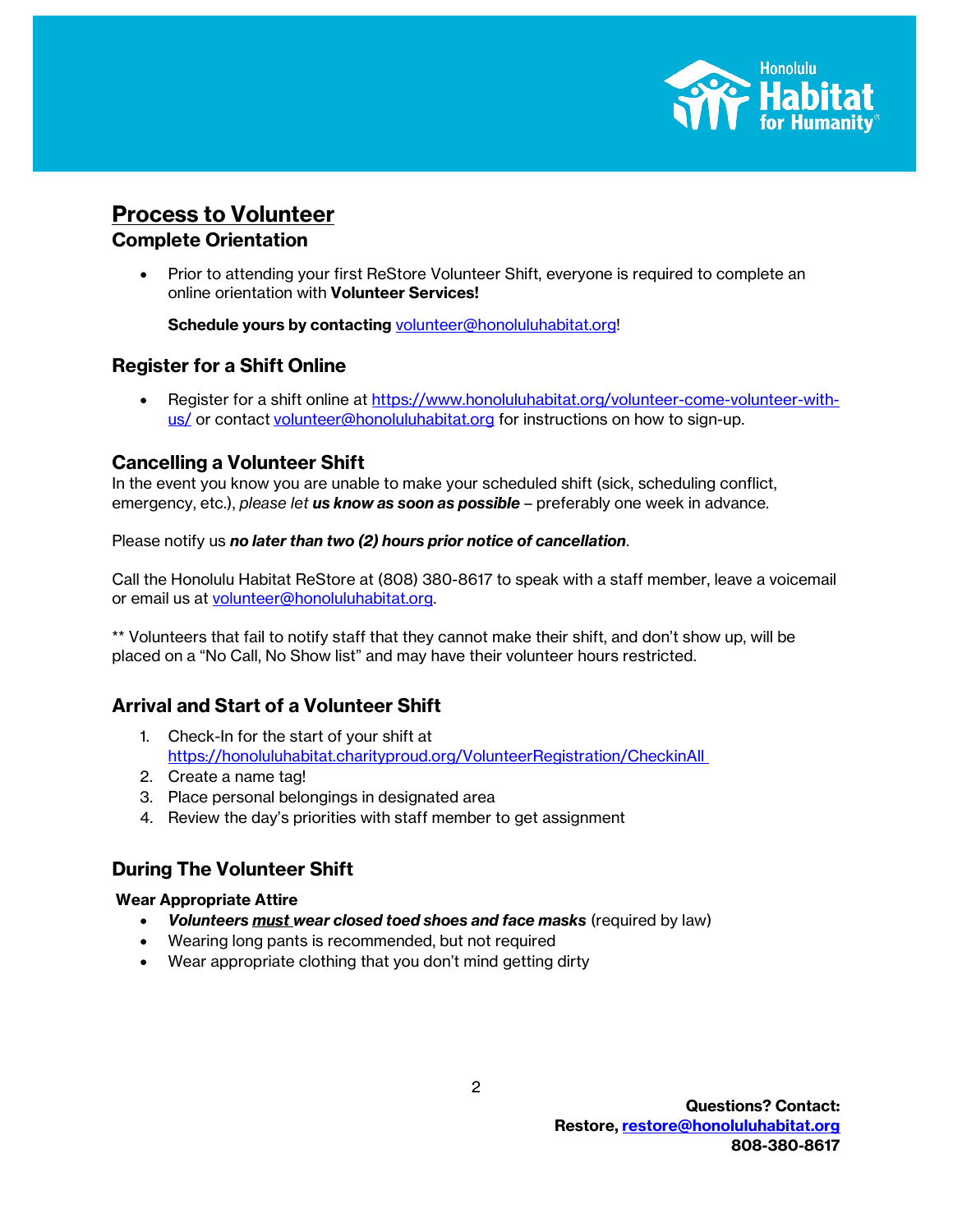

#### **Drink Lots of Water**!

• Bring your own reusable water bottle. ReStore is not climate controlled

#### **Notify a Staff Member**

- If you must leave the warehouse for any reason during your shift (phone call, lunch, emergency)
- Provide an anticipated time of leave and return

#### **Safety**

Safety of ReStore volunteers, customers, and staff is the number one priority in all ReStore operations. Any volunteer who acts in an unsafe manner or refuses to abide by safety regulations will be dismissed.

Personal Protective Equipment (PPE) is mandatory when using power tools or lifting merchandise above the head. Otherwise, the below PPE are provided for all volunteers as needed or requested:

- Safety glasses Masks
- Gloves Hearing Protection

Do not use any heavy machinery or power equipment unless properly trained including any ReStore vehicle, pallet jack, and power tools.

The use of headphones during your volunteer shift poses a safety hazard and is strictly prohibited while volunteering or shopping in our warehouse.

The ReStore staff takes your safety seriously! Report any accident or injury to a staff member *immediately*. You and any witnesses will be asked to fill out an **incident report.**

#### **Code of Conduct**

- 1. **Promote a Respectful Community:** In our words and actions treat all volunteers, employees and community members with respect, courtesy, and dignity.
- 2. **Prioritize site safety:** Safety rules and guidelines on the volunteer site have been created to keep you and others safe as you volunteer and must be followed.
- 3. **Uphold a zero-tolerance policy for alcohol, drugs, and weapons:** The purchase or possession of drugs or weapons is strictly prohibited on Habitat for Humanity property and volunteer sites.
- 4. **Model behavior that respects the rights of all people:** Uninvited physical contact, inappropriate advances, or repeated and unwelcome flirtation will not be tolerated under any circumstance. Habitat also prohibits discrimination of any kind based on race, sex, creed, marital status, age, physical and/or developmental ability, color, or national origin.
- 5. **Safeguard assets:** Use reasonable care to protect and safeguard all Habitat for Humanity assets. Stealing, misappropriation or diversion of Habitat for Humanity funds,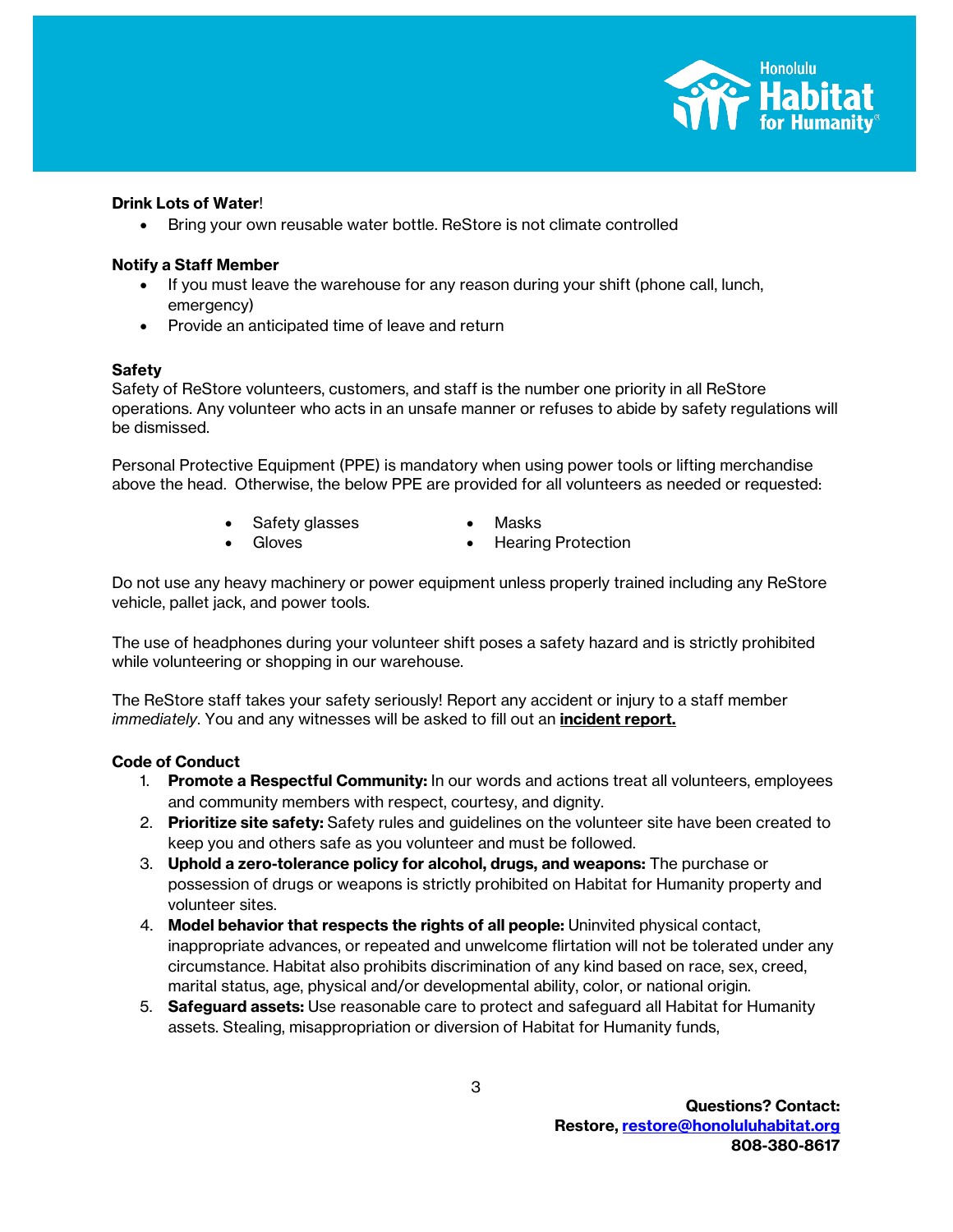

property, or other assets for personal benefit is not permitted nor is otherwise engaging in fraudulent activity regarding Habitat for Humanity's assets, operations, or beneficiaries.

6. **Maintain confidentiality:** Build trust by respecting the confidentiality of volunteers, staff, Habitat beneficiaries, and community members. Unless you receive prior approval, you are not to disclose confidential information.

**\*\*\*If or when processing donations you come across a DONOR'S PERSONAL OR IDENTIFYING INFORMATION or PERONSAL ITEMS OF ANY KIND (family pictures, memorabilia, etc.), PLEASE REMOVE AND GIVE** *IMMEDIATELY* **TO A SUPERVISING STAFF MEMBER.** *UNDER NO CIRCUMSTANCES* **SHOULD A VOLUNTEER ATTEMPT TO CONTACT A DONOR to inform them of our possession of the items, or attempt to return the items to them, or for ANY other reason.**

*ReStore reserves the right to dismiss anyone from an event or worksite who engages in activities prohibited by this policy and to bar such persons from coming to any events or worksites in the future.*

## **End of Volunteer Shift**

- 1. Sanitize and return all tools and equipment as you found it
- 2. Sanitize and return Personal Protection Equipment (PPE)
- 3. Complete Volunteer Survey Question of the Day!
- 4. Check-out from your shift at <https://honoluluhabitat.charityproud.org/VolunteerRegistration/CheckinAll>and notify staff that you are leaving

## **Honolulu Habitat ReStore Policies:**

## **Donation Intake**

ReStore staff are responsible for enforcing donation acceptance guidelines. With staff guidance, volunteers clean and organize merchandise before being priced and placed on the sales floor.

- Refer to the Honolulu ReStore list of Accepted Items posted on our website [https://www.honoluluhabitat.org/restore-donations/.](https://www.honoluluhabitat.org/restore-donations/) A copy of this list also is available from the cashier.
- All donations are property of the Honolulu Habitat ReStore.
- No merchandise may be sold from the donation receiving area (Bay 3).
- Customers are not permitted to shop in the donation receiving area (Bay 3).
- Bay 3, receiving area is off-limits to customers that are shopping. Customers dropping off donation items are allowed to check-in with our donations clerk, but may not enter.